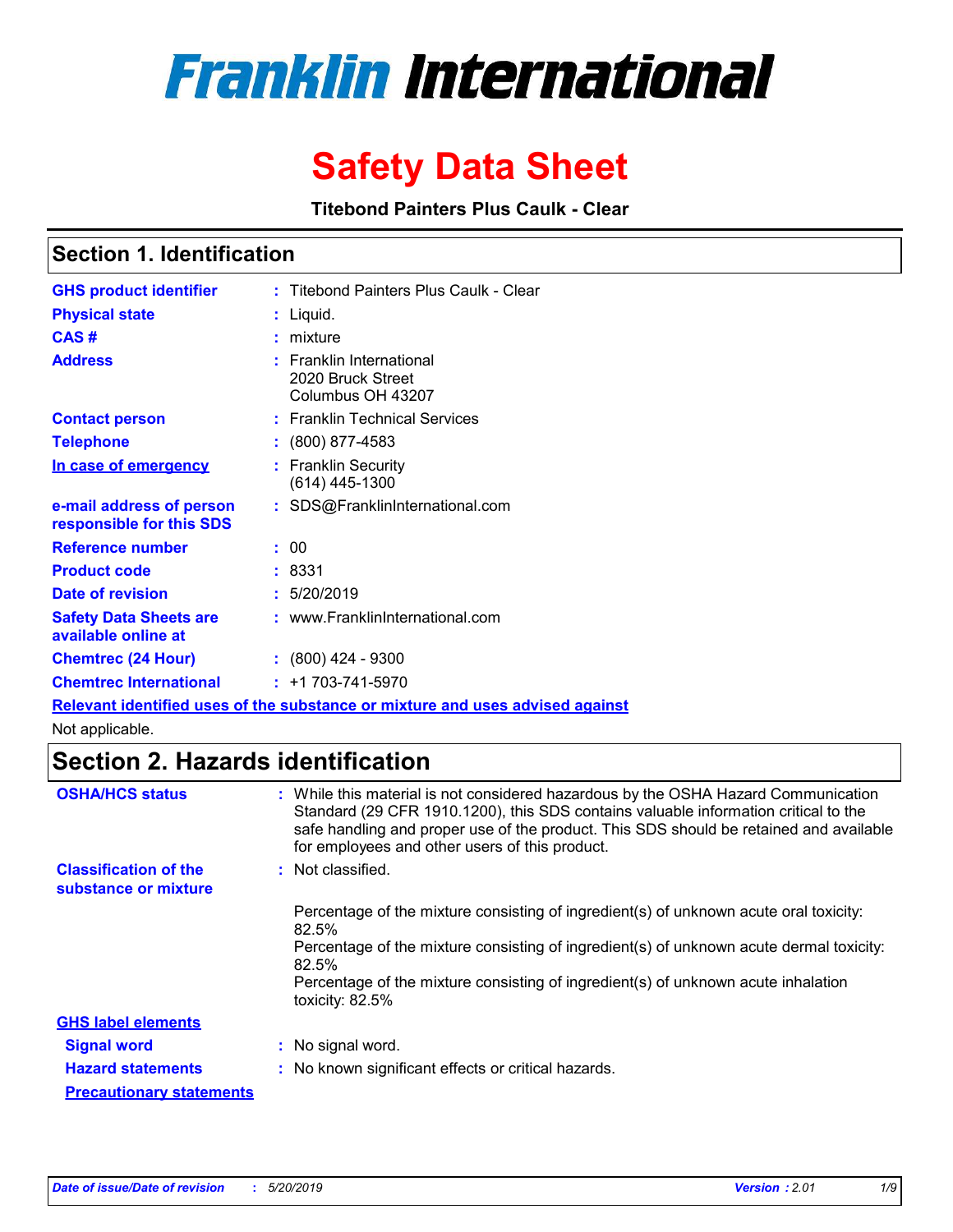### **Section 2. Hazards identification**

| <b>General</b>                             | : Read label before use. Keep out of reach of children. If medical advice is needed,<br>have product container or label at hand. Refer to safety data sheet before use. Avoid<br>contact with skin and clothing. Wash thoroughly after handling. Get medical attention if<br>needed. Contact Franklin International Technical Service for additional information at<br>1-800-877-4583. |
|--------------------------------------------|----------------------------------------------------------------------------------------------------------------------------------------------------------------------------------------------------------------------------------------------------------------------------------------------------------------------------------------------------------------------------------------|
| <b>Prevention</b>                          | : Not applicable.                                                                                                                                                                                                                                                                                                                                                                      |
| <b>Response</b>                            | : Not applicable.                                                                                                                                                                                                                                                                                                                                                                      |
| <b>Storage</b>                             | : Not applicable.                                                                                                                                                                                                                                                                                                                                                                      |
| <b>Disposal</b>                            | : Not applicable.                                                                                                                                                                                                                                                                                                                                                                      |
| <b>Hazards not otherwise</b><br>classified | : None known.                                                                                                                                                                                                                                                                                                                                                                          |

### **Section 3. Composition/information on ingredients**

**Substance/mixture :** Mixture

Any concentration shown as a range is to protect confidentiality or is due to batch variation.

**There are no ingredients present which, within the current knowledge of the supplier and in the concentrations applicable, are classified as hazardous to health or the environment and hence require reporting in this section. Occupational exposure limits, if available, are listed in Section 8.**

### **Section 4. First aid measures**

#### **Description of necessary first aid measures**

| <b>Eye contact</b>                                 |  | : Immediately flush eyes with plenty of water, occasionally lifting the upper and lower<br>eyelids. Check for and remove any contact lenses. Get medical attention if irritation<br>occurs.                                                                                                                                                    |
|----------------------------------------------------|--|------------------------------------------------------------------------------------------------------------------------------------------------------------------------------------------------------------------------------------------------------------------------------------------------------------------------------------------------|
| <b>Inhalation</b>                                  |  | : Remove victim to fresh air and keep at rest in a position comfortable for breathing. Get<br>medical attention if needed.                                                                                                                                                                                                                     |
| <b>Skin contact</b>                                |  | : Flush contaminated skin with plenty of water. Remove contaminated clothing and<br>shoes. Get medical attention if needed.                                                                                                                                                                                                                    |
| <b>Ingestion</b>                                   |  | : Wash out mouth with water. Remove victim to fresh air and keep at rest in a position<br>comfortable for breathing. If material has been swallowed and the exposed person is<br>conscious, give small quantities of water to drink. Do not induce vomiting unless<br>directed to do so by medical personnel. Get medical attention if needed. |
| Most important symptoms/effects, acute and delayed |  |                                                                                                                                                                                                                                                                                                                                                |
| <b>Potential acute health effects</b>              |  |                                                                                                                                                                                                                                                                                                                                                |
| <b>Eye contact</b>                                 |  | : This product may irritate eyes upon contact.                                                                                                                                                                                                                                                                                                 |
| <b>Inhalation</b>                                  |  | : No known significant effects or critical hazards.                                                                                                                                                                                                                                                                                            |
| <b>Skin contact</b>                                |  | : No known significant effects or critical hazards.                                                                                                                                                                                                                                                                                            |
| <b>Ingestion</b>                                   |  | : No known significant effects or critical hazards.                                                                                                                                                                                                                                                                                            |
| <b>Over-exposure signs/symptoms</b>                |  |                                                                                                                                                                                                                                                                                                                                                |
| <b>Eye contact</b>                                 |  | : No specific data.                                                                                                                                                                                                                                                                                                                            |
| <b>Inhalation</b>                                  |  | : No specific data.                                                                                                                                                                                                                                                                                                                            |
| <b>Skin contact</b>                                |  | : No specific data.                                                                                                                                                                                                                                                                                                                            |
| <b>Ingestion</b>                                   |  | : No specific data.                                                                                                                                                                                                                                                                                                                            |
|                                                    |  | Indication of immediate medical attention and special treatment needed, if necessary                                                                                                                                                                                                                                                           |
| <b>Notes to physician</b>                          |  | : Treat symptomatically. Contact poison treatment specialist immediately if large<br>quantities have been ingested or inhaled.                                                                                                                                                                                                                 |
| <b>Specific treatments</b>                         |  | : No specific treatment.                                                                                                                                                                                                                                                                                                                       |
| <b>Protection of first-aiders</b>                  |  | : No action shall be taken involving any personal risk or without suitable training.                                                                                                                                                                                                                                                           |
| See toxicological information (Section 11)         |  |                                                                                                                                                                                                                                                                                                                                                |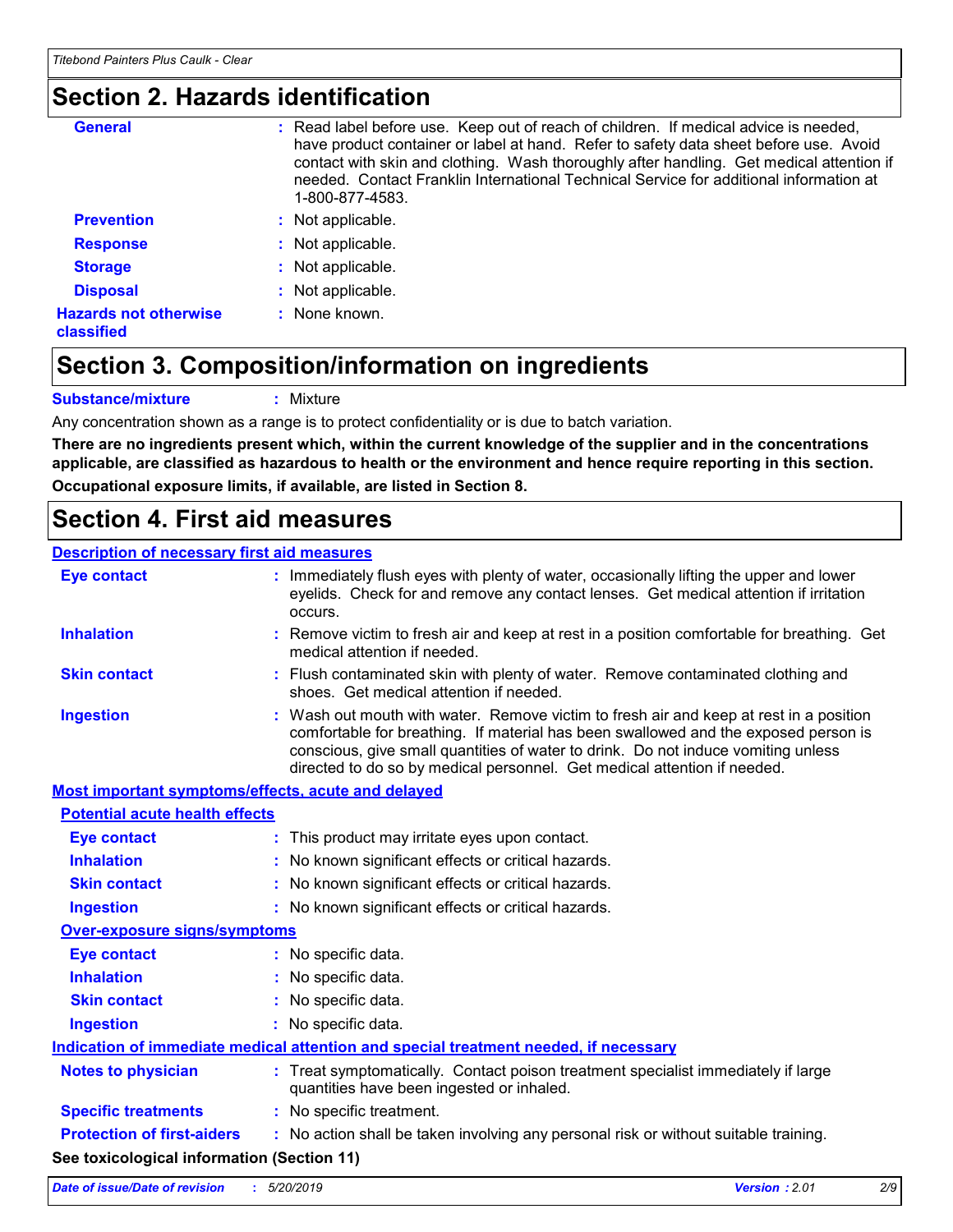### **Section 5. Fire-fighting measures**

| <b>Extinguishing media</b>                               |                                                                                                                                                                                                     |
|----------------------------------------------------------|-----------------------------------------------------------------------------------------------------------------------------------------------------------------------------------------------------|
| <b>Suitable extinguishing</b><br>media                   | : Use an extinguishing agent suitable for the surrounding fire.                                                                                                                                     |
| <b>Unsuitable extinguishing</b><br>media                 | : None known.                                                                                                                                                                                       |
| <b>Specific hazards arising</b><br>from the chemical     | : In a fire or if heated, a pressure increase will occur and the container may burst.                                                                                                               |
| <b>Hazardous thermal</b><br>decomposition products       | : No specific data.                                                                                                                                                                                 |
| <b>Special protective actions</b><br>for fire-fighters   | : Promptly isolate the scene by removing all persons from the vicinity of the incident if<br>there is a fire. No action shall be taken involving any personal risk or without suitable<br>training. |
| <b>Special protective</b><br>equipment for fire-fighters | : Fire-fighters should wear appropriate protective equipment and self-contained breathing<br>apparatus (SCBA) with a full face-piece operated in positive pressure mode.                            |

### **Section 6. Accidental release measures**

| Personal precautions, protective equipment and emergency procedures |  |                                                                                                                                                                                                                                                                                                                                                                                                                                                                                                                                                                                            |
|---------------------------------------------------------------------|--|--------------------------------------------------------------------------------------------------------------------------------------------------------------------------------------------------------------------------------------------------------------------------------------------------------------------------------------------------------------------------------------------------------------------------------------------------------------------------------------------------------------------------------------------------------------------------------------------|
| For non-emergency<br>personnel                                      |  | : No action shall be taken involving any personal risk or without suitable training.<br>Evacuate surrounding areas. Keep unnecessary and unprotected personnel from<br>entering. Do not touch or walk through spilled material. Put on appropriate personal<br>protective equipment.                                                                                                                                                                                                                                                                                                       |
|                                                                     |  | For emergency responders : If specialized clothing is required to deal with the spillage, take note of any information in<br>Section 8 on suitable and unsuitable materials. See also the information in "For non-<br>emergency personnel".                                                                                                                                                                                                                                                                                                                                                |
| <b>Environmental precautions</b>                                    |  | : Avoid dispersal of spilled material and runoff and contact with soil, waterways, drains<br>and sewers. Inform the relevant authorities if the product has caused environmental<br>pollution (sewers, waterways, soil or air).                                                                                                                                                                                                                                                                                                                                                            |
| <b>Methods and materials for containment and cleaning up</b>        |  |                                                                                                                                                                                                                                                                                                                                                                                                                                                                                                                                                                                            |
| <b>Small spill</b>                                                  |  | : Stop leak if without risk. Move containers from spill area. Dilute with water and mop up<br>if water-soluble. Alternatively, or if water-insoluble, absorb with an inert dry material and<br>place in an appropriate waste disposal container. Dispose of via a licensed waste<br>disposal contractor.                                                                                                                                                                                                                                                                                   |
| <b>Large spill</b>                                                  |  | : Stop leak if without risk. Move containers from spill area. Prevent entry into sewers,<br>water courses, basements or confined areas. Wash spillages into an effluent treatment<br>plant or proceed as follows. Contain and collect spillage with non-combustible,<br>absorbent material e.g. sand, earth, vermiculite or diatomaceous earth and place in<br>container for disposal according to local regulations (see Section 13). Dispose of via a<br>licensed waste disposal contractor. Note: see Section 1 for emergency contact<br>information and Section 13 for waste disposal. |

### **Section 7. Handling and storage**

#### **Precautions for safe handling**

| <b>Protective measures</b><br><b>Advice on general</b><br>occupational hygiene | : Put on appropriate personal protective equipment (see Section 8).<br>: Eating, drinking and smoking should be prohibited in areas where this material is<br>handled, stored and processed. Workers should wash hands and face before eating,<br>drinking and smoking. Remove contaminated clothing and protective equipment before<br>entering eating areas. See also Section 8 for additional information on hygiene |
|--------------------------------------------------------------------------------|-------------------------------------------------------------------------------------------------------------------------------------------------------------------------------------------------------------------------------------------------------------------------------------------------------------------------------------------------------------------------------------------------------------------------|
|                                                                                | measures.                                                                                                                                                                                                                                                                                                                                                                                                               |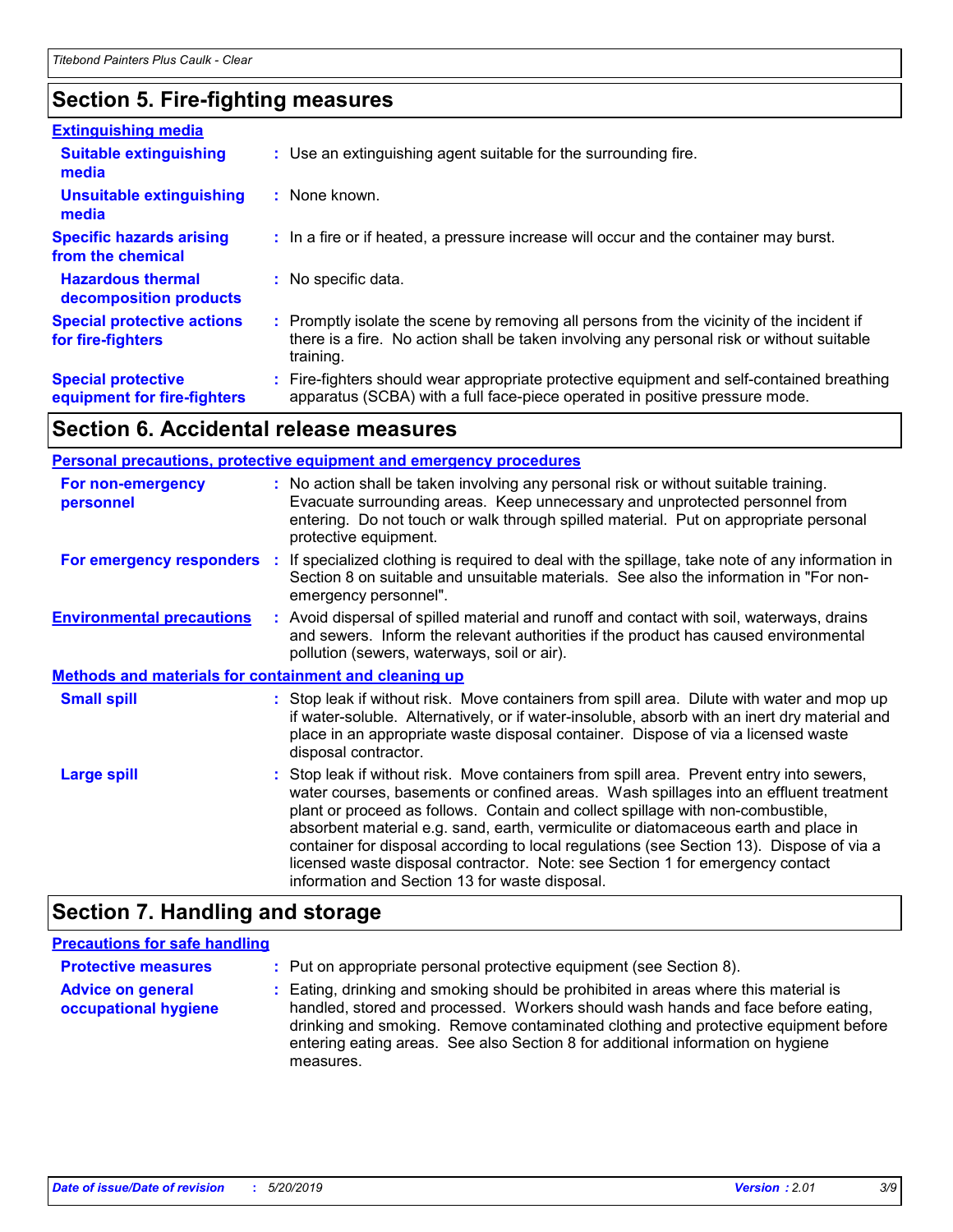### **Section 7. Handling and storage**

|                          | <b>Conditions for safe storage, :</b> Do not store below the following temperature: 5°C (41°F). Store in accordance with |
|--------------------------|--------------------------------------------------------------------------------------------------------------------------|
| including any            | local regulations. Store in original container protected from direct sunlight in a dry, cool                             |
| <b>incompatibilities</b> | and well-ventilated area, away from incompatible materials (see Section 10) and food                                     |
|                          | and drink. Keep container tightly closed and sealed until ready for use. Containers that                                 |
|                          | have been opened must be carefully resealed and kept upright to prevent leakage. Do                                      |
|                          | not store in unlabeled containers. Use appropriate containment to avoid environmental                                    |
|                          | contamination. See Section 10 for incompatible materials before handling or use.                                         |

### **Section 8. Exposure controls/personal protection**

| <b>Control parameters</b><br><b>Occupational exposure limits</b><br>None. |                                                                                                                                                                                                                                                                                                                                                                                                 |
|---------------------------------------------------------------------------|-------------------------------------------------------------------------------------------------------------------------------------------------------------------------------------------------------------------------------------------------------------------------------------------------------------------------------------------------------------------------------------------------|
| <b>Appropriate engineering</b><br><b>controls</b>                         | : Good general ventilation should be sufficient to control worker exposure to airborne<br>contaminants.                                                                                                                                                                                                                                                                                         |
| <b>Environmental exposure</b><br>controls                                 | Emissions from ventilation or work process equipment should be checked to ensure<br>they comply with the requirements of environmental protection legislation. In some<br>cases, fume scrubbers, filters or engineering modifications to the process equipment<br>will be necessary to reduce emissions to acceptable levels.                                                                   |
| <b>Individual protection measures</b>                                     |                                                                                                                                                                                                                                                                                                                                                                                                 |
| <b>Hygiene measures</b>                                                   | Wash hands, forearms and face thoroughly after handling chemical products, before<br>eating, smoking and using the lavatory and at the end of the working period.<br>Appropriate techniques should be used to remove potentially contaminated clothing.<br>Wash contaminated clothing before reusing. Ensure that eyewash stations and safety<br>showers are close to the workstation location. |
| <b>Eye/face protection</b>                                                | Safety eyewear complying with an approved standard should be used when a risk<br>assessment indicates this is necessary to avoid exposure to liquid splashes, mists,<br>gases or dusts. If contact is possible, the following protection should be worn, unless<br>the assessment indicates a higher degree of protection: safety glasses with side-<br>shields.                                |
| <b>Skin protection</b>                                                    |                                                                                                                                                                                                                                                                                                                                                                                                 |
| <b>Hand protection</b>                                                    | : Chemical-resistant, impervious gloves complying with an approved standard should be<br>worn at all times when handling chemical products if a risk assessment indicates this is<br>necessary.                                                                                                                                                                                                 |
| <b>Body protection</b>                                                    | Personal protective equipment for the body should be selected based on the task being<br>performed and the risks involved and should be approved by a specialist before<br>handling this product.                                                                                                                                                                                               |
| <b>Other skin protection</b>                                              | : Appropriate footwear and any additional skin protection measures should be selected<br>based on the task being performed and the risks involved and should be approved by a<br>specialist before handling this product.                                                                                                                                                                       |
| <b>Respiratory protection</b>                                             | Based on the hazard and potential for exposure, select a respirator that meets the<br>appropriate standard or certification. Respirators must be used according to a<br>respiratory protection program to ensure proper fitting, training, and other important<br>aspects of use.                                                                                                               |

### **Section 9. Physical and chemical properties**

| <b>Appearance</b> |
|-------------------|
|-------------------|

| <b>Physical state</b> | : Liquid. [Paste.]                   |
|-----------------------|--------------------------------------|
| <b>Color</b>          | $:$ Clear.                           |
| Odor                  | : Acrylic. [Slight]                  |
| <b>Odor threshold</b> | : Not available.                     |
| рH                    | $: 7.5 \text{ to } 8.5$              |
| <b>Melting point</b>  | : < $0^{\circ}$ C (< $32^{\circ}$ F) |
|                       |                                      |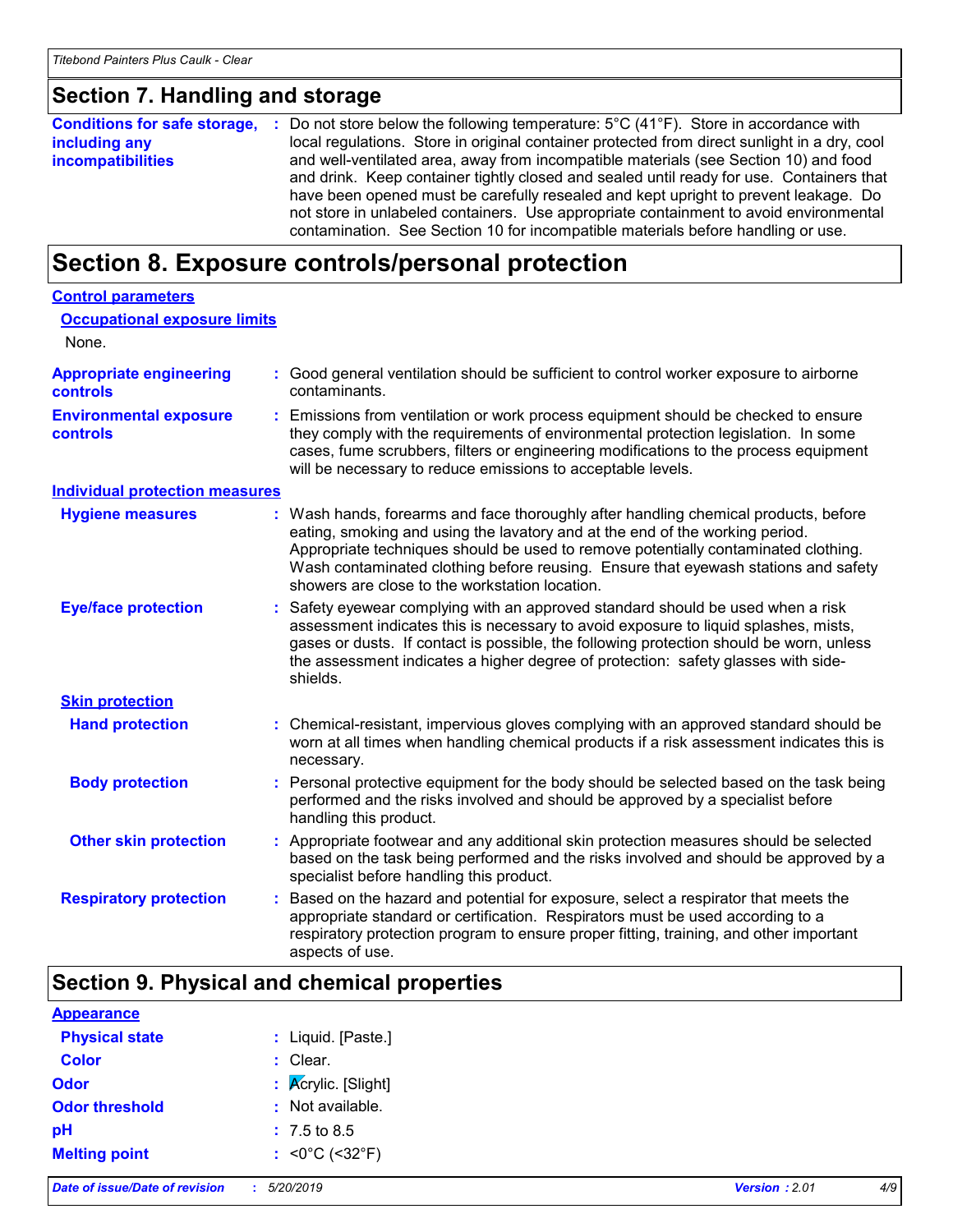### **Section 9. Physical and chemical properties**

| <b>Boiling point</b>                              | : Not available.                                                   |
|---------------------------------------------------|--------------------------------------------------------------------|
| <b>Flash point</b>                                | : Closed cup: $>93.3^{\circ}$ C ( $>199.9^{\circ}$ F) [Closed cup] |
| <b>Evaporation rate</b>                           | $:$ <1 (butyl acetate = 1)                                         |
| <b>Flammability (solid, gas)</b>                  | : Not available.                                                   |
| Lower and upper explosive<br>(flammable) limits   | $:$ Not available.                                                 |
| <b>VOC (less water, less)</b><br>exempt solvents) | $: 50$ g/l                                                         |
|                                                   | Not available.                                                     |
| <b>Vapor pressure</b>                             | $: 2.3$ kPa (17.5 mm Hg) [room temperature]                        |
| <b>Vapor density</b>                              | : $>1$ [Air = 1]                                                   |
| <b>Relative density</b>                           | : 1.08                                                             |
| <b>Solubility</b>                                 | : Soluble in the following materials: cold water and hot water.    |
| <b>Solubility in water</b>                        | : Not available.                                                   |
| <b>Partition coefficient: n-</b><br>octanol/water | : Not available.                                                   |
| <b>Auto-ignition temperature</b>                  | : Not available.                                                   |
| <b>Decomposition temperature</b>                  | : Not available.                                                   |
| <b>Viscosity</b>                                  | Not available.                                                     |
|                                                   |                                                                    |

### **Section 10. Stability and reactivity**

| <b>Reactivity</b>                            |    | : No specific test data related to reactivity available for this product or its ingredients.            |  |  |
|----------------------------------------------|----|---------------------------------------------------------------------------------------------------------|--|--|
| <b>Chemical stability</b>                    |    | : The product is stable.                                                                                |  |  |
| <b>Possibility of hazardous</b><br>reactions |    | : Under normal conditions of storage and use, hazardous reactions will not occur.                       |  |  |
| <b>Conditions to avoid</b>                   |    | : No specific data.                                                                                     |  |  |
| <b>Incompatible materials</b>                | ÷. | No specific data.                                                                                       |  |  |
| <b>Hazardous decomposition</b><br>products   |    | Under normal conditions of storage and use, hazardous decomposition products should<br>not be produced. |  |  |

### **Section 11. Toxicological information**

#### **Information on toxicological effects**

#### **Acute toxicity**

Not available.

#### **Irritation/Corrosion**

Not available.

### **Conclusion/Summary**

- **Skin :** Prolonged or repeated contact can defat the skin and lead to irritation, cracking and/or dermatitis.
- 
- **Eyes :** This product may irritate eyes upon contact.
- **Respiratory :** May cause respiratory irritation.

**Sensitization**

Not available.

**Mutagenicity** Not available.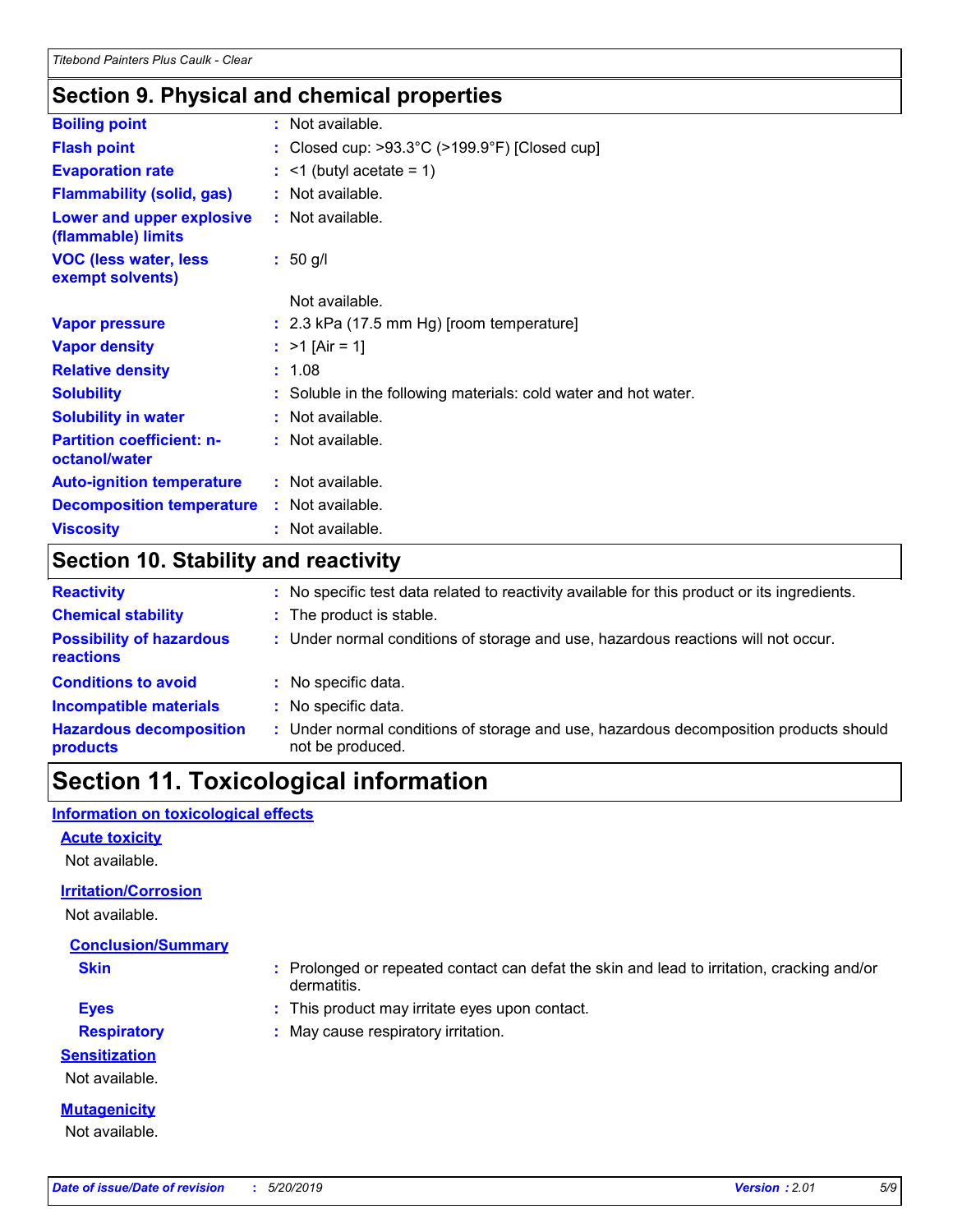### **Section 11. Toxicological information**

| <b>Carcinogenicity</b><br>Not available.                  |                                                                                          |  |  |
|-----------------------------------------------------------|------------------------------------------------------------------------------------------|--|--|
| <b>Reproductive toxicity</b>                              |                                                                                          |  |  |
| Not available.                                            |                                                                                          |  |  |
| <b>Teratogenicity</b>                                     |                                                                                          |  |  |
| Not available.                                            |                                                                                          |  |  |
| <b>Specific target organ toxicity (single exposure)</b>   |                                                                                          |  |  |
| Not available.                                            |                                                                                          |  |  |
| <b>Specific target organ toxicity (repeated exposure)</b> |                                                                                          |  |  |
| Not available.                                            |                                                                                          |  |  |
| <b>Aspiration hazard</b>                                  |                                                                                          |  |  |
| Not available.                                            |                                                                                          |  |  |
| <b>Information on the likely</b>                          | : Not available.                                                                         |  |  |
| routes of exposure                                        |                                                                                          |  |  |
| <b>Potential acute health effects</b>                     |                                                                                          |  |  |
| <b>Eye contact</b>                                        | : This product may irritate eyes upon contact.                                           |  |  |
| <b>Inhalation</b>                                         | : No known significant effects or critical hazards.                                      |  |  |
| <b>Skin contact</b>                                       | : No known significant effects or critical hazards.                                      |  |  |
| <b>Ingestion</b>                                          | : No known significant effects or critical hazards.                                      |  |  |
|                                                           | Symptoms related to the physical, chemical and toxicological characteristics             |  |  |
| <b>Eye contact</b>                                        | : No specific data.                                                                      |  |  |
| <b>Inhalation</b>                                         | No specific data.                                                                        |  |  |
| <b>Skin contact</b>                                       | : No specific data.                                                                      |  |  |
| <b>Ingestion</b>                                          | : No specific data.                                                                      |  |  |
|                                                           | Delayed and immediate effects and also chronic effects from short and long term exposure |  |  |
| <b>Short term exposure</b>                                |                                                                                          |  |  |
| <b>Potential immediate</b><br>effects                     | : Not available.                                                                         |  |  |
| <b>Potential delayed effects : Not available.</b>         |                                                                                          |  |  |
| Long term exposure                                        |                                                                                          |  |  |
| <b>Potential immediate</b><br>effects                     | : Not available.                                                                         |  |  |
| <b>Potential delayed effects</b>                          | : Not available.                                                                         |  |  |
| <b>Potential chronic health effects</b>                   |                                                                                          |  |  |
| Not available.                                            |                                                                                          |  |  |
| <b>General</b>                                            | : No known significant effects or critical hazards.                                      |  |  |
| <b>Carcinogenicity</b>                                    | No known significant effects or critical hazards.                                        |  |  |
| <b>Mutagenicity</b>                                       | No known significant effects or critical hazards.                                        |  |  |
| <b>Teratogenicity</b>                                     | No known significant effects or critical hazards.                                        |  |  |
| <b>Developmental effects</b>                              | No known significant effects or critical hazards.                                        |  |  |
| <b>Fertility effects</b>                                  | : No known significant effects or critical hazards.                                      |  |  |
| <b>Numerical measures of toxicity</b>                     |                                                                                          |  |  |
| <b>Acute toxicity estimates</b>                           |                                                                                          |  |  |
| Not available.                                            |                                                                                          |  |  |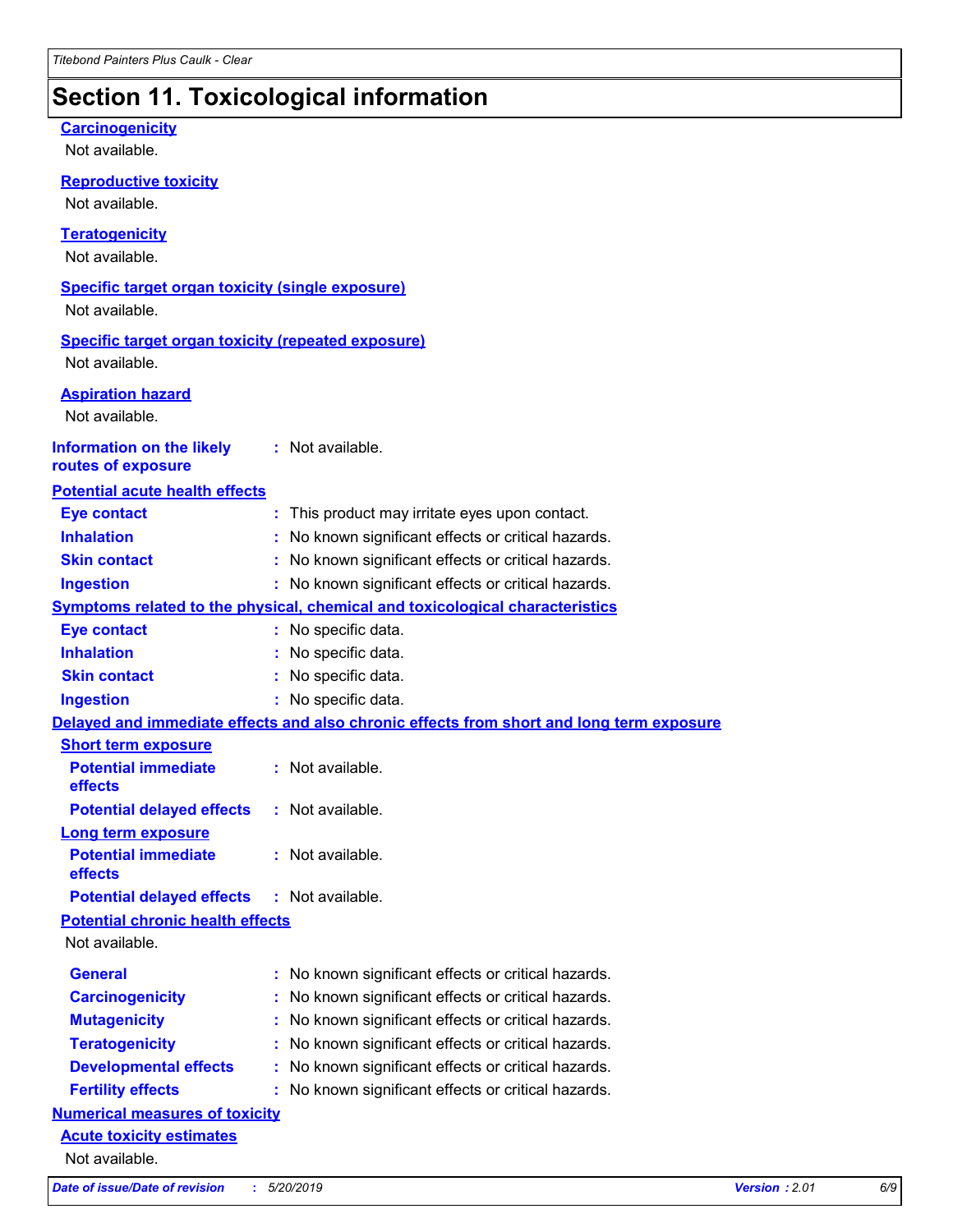### **Section 12. Ecological information**

#### **Toxicity**

Not available.

#### **Persistence and degradability**

**Bioaccumulative potential** Not available. Not available.

| <b>Mobility in soil</b>                                       |                                                     |  |  |  |
|---------------------------------------------------------------|-----------------------------------------------------|--|--|--|
| <b>Soil/water partition</b><br>coefficient (K <sub>oc</sub> ) | : Not available.                                    |  |  |  |
| <b>Other adverse effects</b>                                  | : No known significant effects or critical hazards. |  |  |  |

### **Section 13. Disposal considerations**

The generation of waste should be avoided or minimized wherever possible. Disposal of this product, solutions and any by-products should at all times comply with the requirements of environmental protection and waste disposal legislation and any regional local authority requirements. Dispose of surplus and non-recyclable products via a licensed waste disposal contractor. Waste should not be disposed of untreated to the sewer unless fully compliant with the requirements of all authorities with jurisdiction. Waste packaging should be recycled. Incineration or landfill should only be considered when recycling is not feasible. This material and its container must be disposed of in a safe way. Empty containers or liners may retain some product residues. Avoid dispersal of spilled material and runoff and contact with soil, waterways, drains and sewers. **Disposal methods :**

### **Section 14. Transport information**

|                                      | <b>DOT</b><br><b>Classification</b> | <b>TDG</b><br><b>Classification</b> | <b>Mexico</b><br><b>Classification</b> | <b>ADR/RID</b>               | <b>IMDG</b>              | <b>IATA</b>              |
|--------------------------------------|-------------------------------------|-------------------------------------|----------------------------------------|------------------------------|--------------------------|--------------------------|
| <b>UN number</b>                     | Not regulated.                      | Not regulated.                      | Not regulated.                         | Not regulated.               | Not regulated.           | Not regulated.           |
| <b>UN proper</b><br>shipping name    |                                     |                                     |                                        |                              |                          |                          |
| <b>Transport</b><br>hazard class(es) | $\overline{\phantom{m}}$            | $\overline{\phantom{0}}$            | $\qquad \qquad$                        | $\qquad \qquad \blacksquare$ | $\overline{\phantom{0}}$ | $\overline{\phantom{0}}$ |
| <b>Packing group</b>                 | $\overline{\phantom{a}}$            | -                                   |                                        | -                            |                          | -                        |
| <b>Environmental</b><br>hazards      | No.                                 | No.                                 | No.                                    | No.                          | No.                      | No.                      |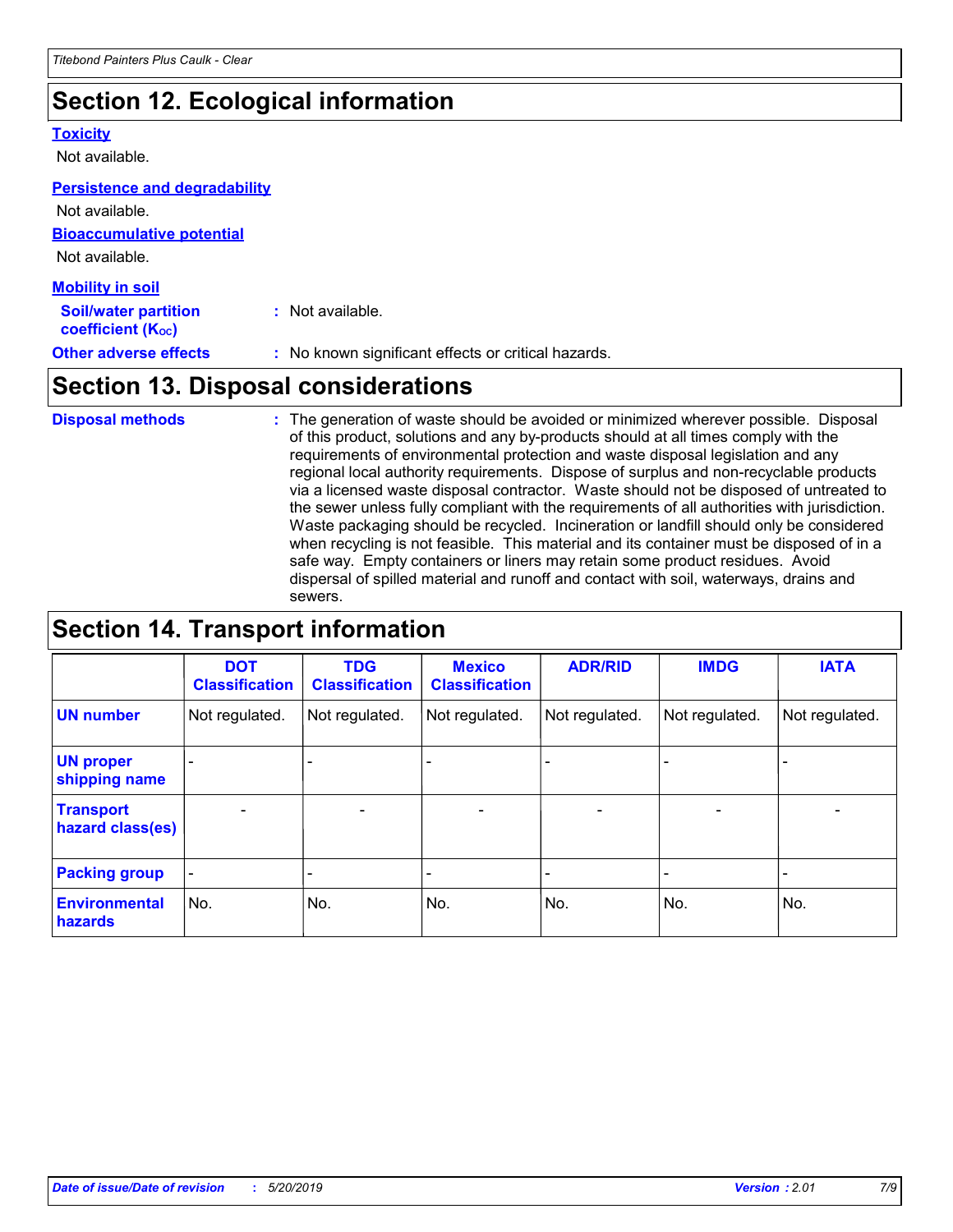### **Section 15. Regulatory information**

#### **U.S. Federal regulations**

#### **SARA 302/304**

#### **Composition/information on ingredients**

No products were found.

| SARA 304 RQ | Not applicable. |
|-------------|-----------------|
|-------------|-----------------|

#### **SARA 311/312**

**Classification :** Not applicable.

#### **Composition/information on ingredients**

No products were found.

| <b>State regulations</b>   |                                      |
|----------------------------|--------------------------------------|
| <b>Massachusetts</b>       | : None of the components are listed. |
| <b>New York</b>            | : None of the components are listed. |
| <b>New Jersey</b>          | : None of the components are listed. |
| <b>Pennsylvania</b>        | : None of the components are listed. |
| <b>California Prop. 65</b> |                                      |

**WARNING**: This product can expose you to Ethylene Glycol, which is known to the State of California to cause birth defects or other reproductive harm. For more information go to www.P65Warnings.ca.gov.

| Ingredient name        | No significant risk<br><b>level</b> | <b>Maximum</b><br>acceptable dosage<br><b>level</b> |
|------------------------|-------------------------------------|-----------------------------------------------------|
| <b>Ethylene Glycol</b> |                                     | Yes.                                                |

#### **International regulations**

**Chemical Weapon Convention List Schedules I, II & III Chemicals**

Not listed.

#### **Montreal Protocol**

Not listed.

#### **Stockholm Convention on Persistent Organic Pollutants**

Not listed.

#### **UNECE Aarhus Protocol on POPs and Heavy Metals**

Not listed.

#### **Inventory list**

- 
- **China :** Not determined.
- **United States TSCA 8(b) inventory**
- 
- 
- **:** All components are listed or exempted.

### **Section 16. Other information**

#### **Hazardous Material Information System (U.S.A.)**